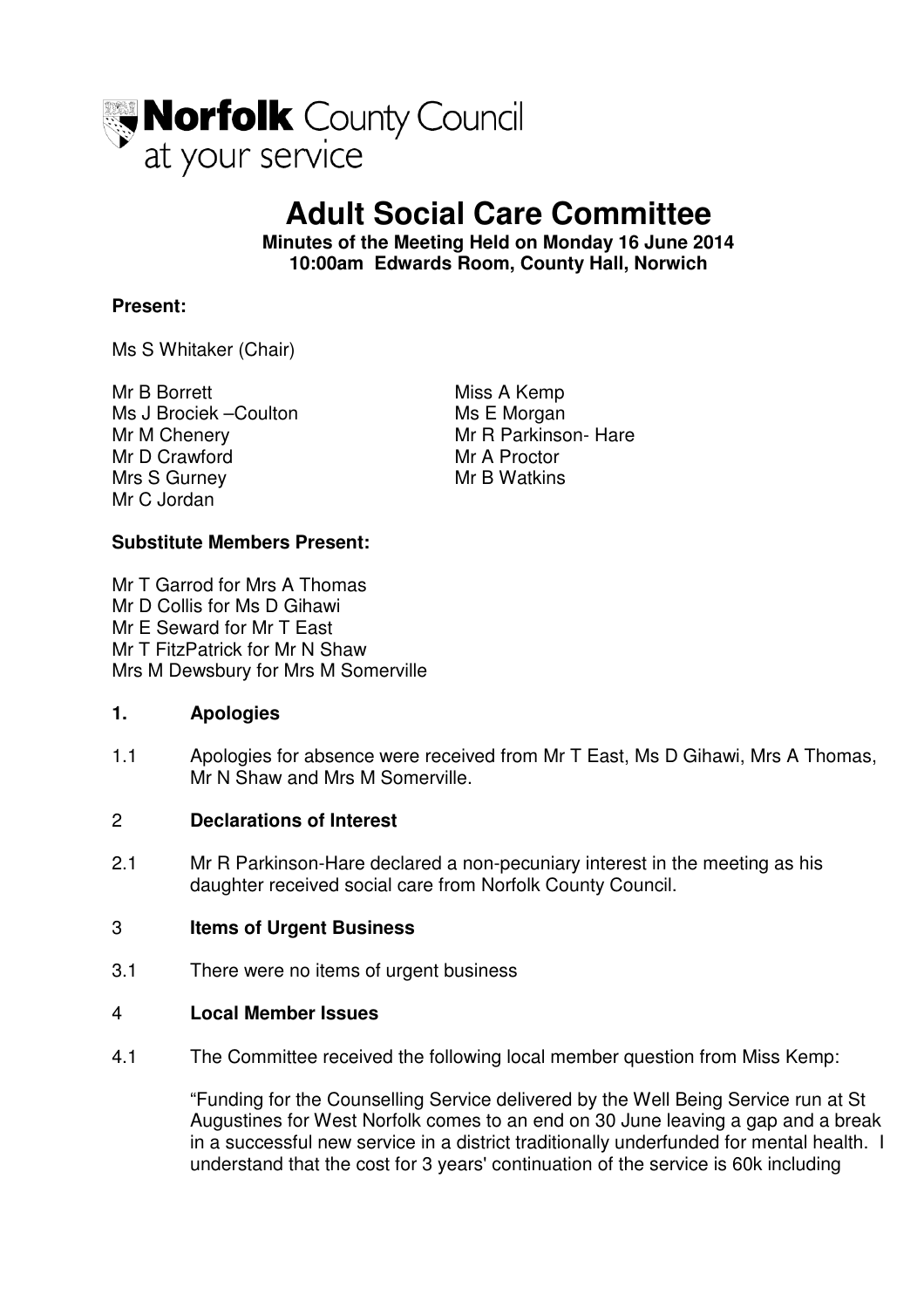management and supervision of volunteers.

What alternative forms of funding might be found so as not to lose the established infrastructure and the benefits it delivers across West Norfolk while being accessible in an area of key deprivation?"

- 4.2 The Chair of the Adult Social Care Committee responded that the commissioning of psychological therapies was the responsibility of the NHS and was not strictly the responsibility of this committee. However the Director of Community Services would ask the Integrated Commissioning Service for Mental Health to provide reassurance that there would be sufficient access to psychological therapies or counselling services in West Norfolk once this service had ceased functioning.
- 4.3 The Committee received the following local member question from Mrs Gurney:

 "Recently Norfolk County Council promoted the Dementia Awareness week, and many members including myself attended a training session. Special emphasis was placed upon the value of Community Dementia cafés and the establishment of more of these facilities within the County of Norfolk. With this in mind would the committee consider asking the Director of ASS and the Head of Finance to look at whether there is the opportunity to establish a small grant fund to enable local communities to bid for financial support to kick start such projects."

4.4 The Committee noted the following response from the Director of Community Services to Mrs Gurney's question:

> "The events during Dementia Awareness week were successful in raising the profile of dementia in Norfolk and building support for Norfolk becoming the first dementia friendly county. In order to facilitate this the Acting Director of Public Health and the Director of Community Services are making a one off sum of £44,000 available for the dementia friendly communities. It is expected that 11 market towns in Norfolk will have about £4,000 to use for dementia friendly activities."

- 4.5 As a supplementary question Mrs Gurney noted that £44,000 was a lot of money to be distributed to communities in eleven market towns however she considered that the money might also be better spent in smaller parishes.
- 4.6 In response the Director of Community Services said that the Dementia Alliance had requested funding for those communities that wanted to be Dementia Friendly. There was scope in the proposal to include the issues raised by Mrs Gurney and for smaller communities not to be excluded from receiving the funding available.
- 4.7 Having discussed the role of member questions in the Committee it was agreed that there would continue to be fifteen minutes for members to raise issues of concern. It was noted that the Director of Community Services was happy to discuss any local member issues outside the meetings if members wished.

### 5 **Adult Social Care Plan**

5.1 The annexed report (5) by the Director of Community Services was received.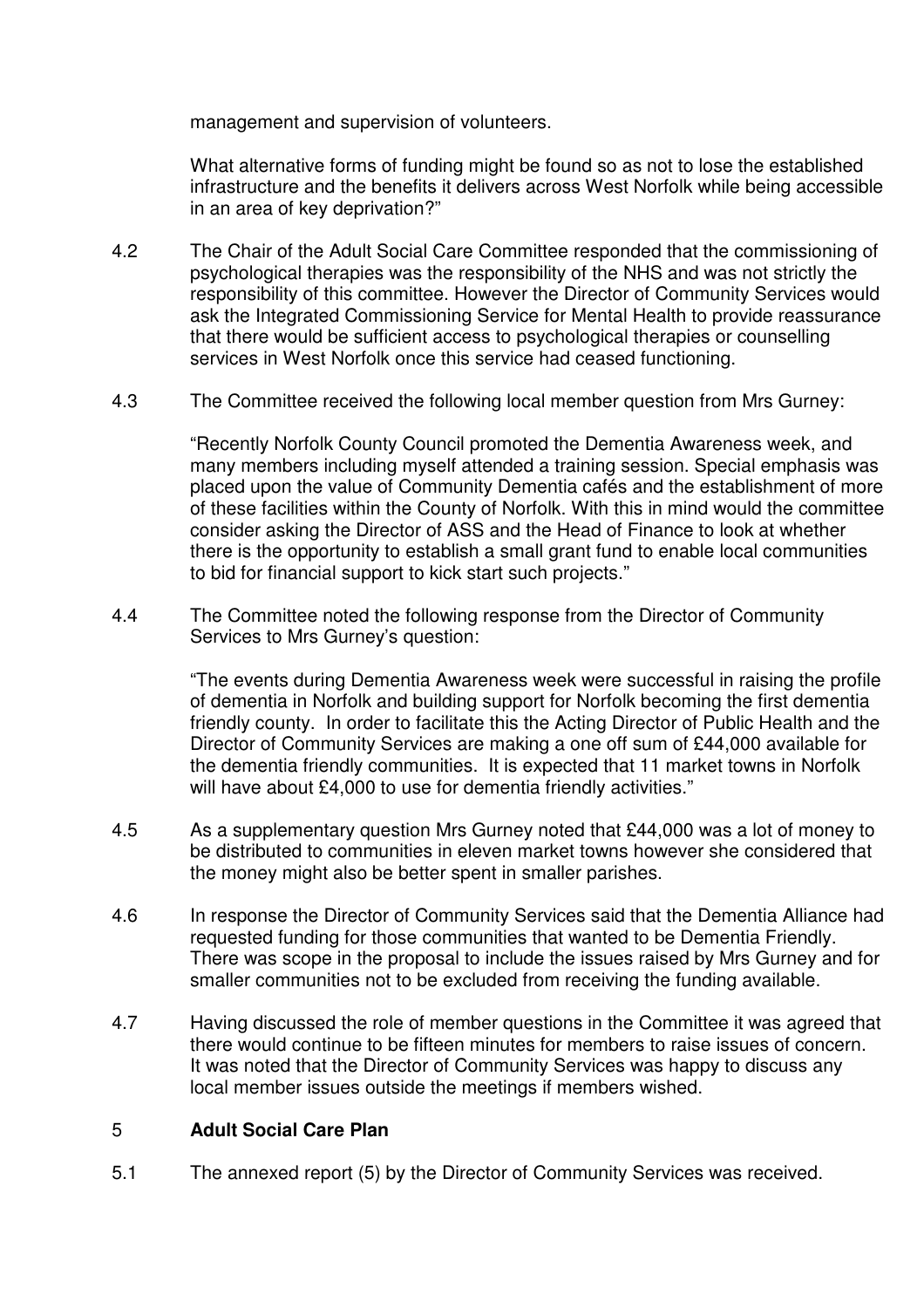- 5.2 The report provided the Committee with core-information to inform decision making on adult social care in Norfolk, such as the Committee's focus, overview of services, current departmental priorities, details of key plans and strategies driving the Committee's work, risks, challenges, anticipated business and overview of performance.
- 5.3 The Committee agreed to include the following issues onto the Adult Social Care Plan for future consideration:
	- Implications of the Care Act 2014
	- Rural Challenge
	- Social Enterprise
	- Income generation
	- Carers
	- Focus on challenges
- 5.4 It was agreed that a workshop would be held in order for members to give consideration to the issues that they wished to focus on within their forward work plan.

## 5.5 **RESOLVED**

That the Committee:

- 1. Agrees to include the issues raised in 5.3 above onto the Adult Social Care Plan
- 2. Notes that at the end of each financial year, the Chair, on behalf of the Committee, will provide an overview of the Committee's progress in achieving key priorities for adult social care in Norfolk. This information will assist the Policy and Resources Committee to monitor overall progress against the Council's key priorities and targets for adult social care in Norfolk.

#### 6. **Internal and External Appointments**

- 6.1 The annexed report (6) by the Acting Managing Director was received.
- 6.2 The Head of Democratic Services agreed to circulate a full list of outside appointments to members of the Committee following the meeting.
- 6.3 It was agreed that members on internal and external bodies should report back to the Committee.
- 6.4 The Committee discussed the merits of continuing with the Homecare scrutiny working group. It was agreed that the group had undertaken some important work and there was a lot of enthusiasm from members for that work to continue. The Committee agreed to re-establish the working group to review and monitor the work that had been undertaken in six months' time.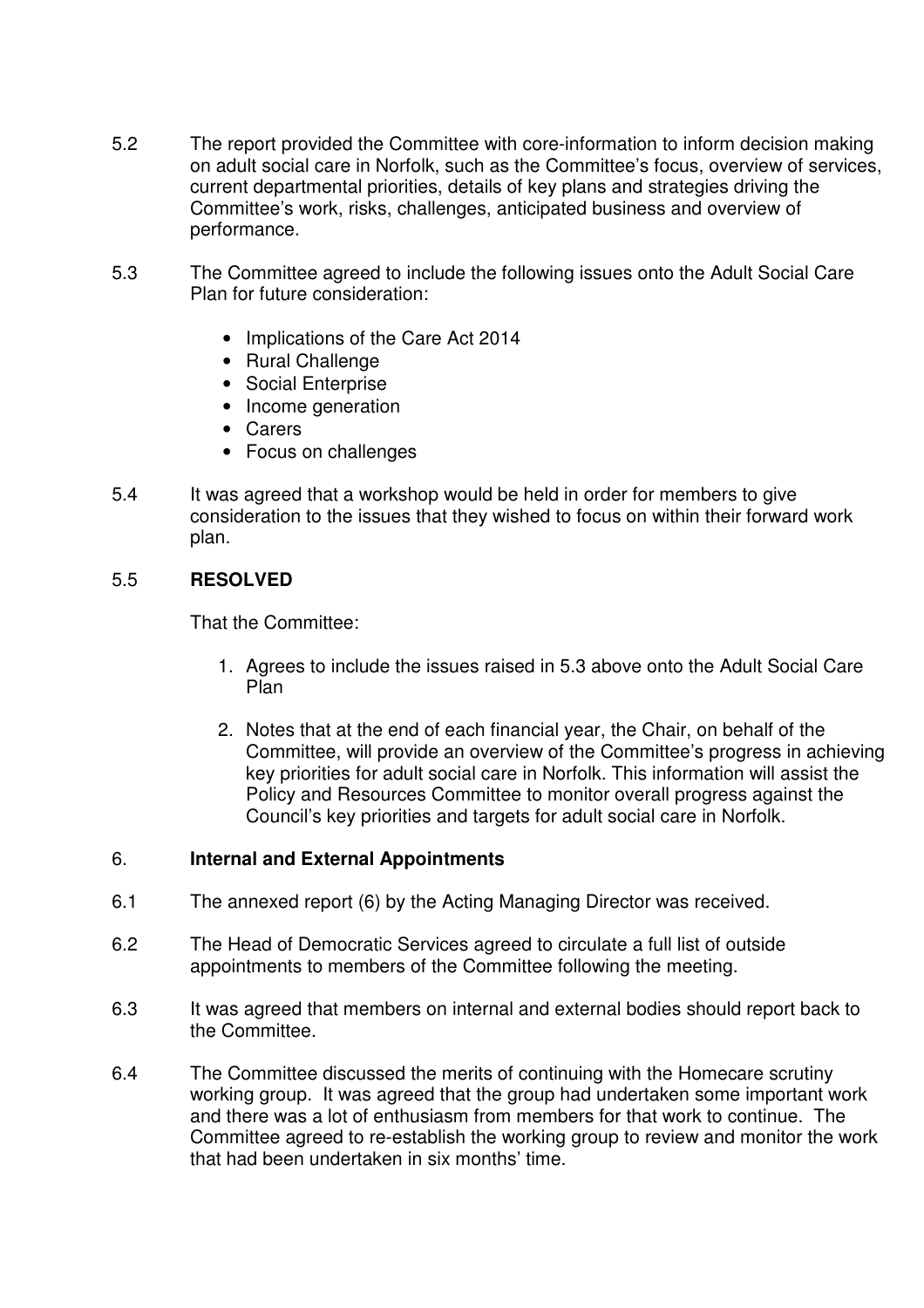6.5 The Committee agreed that the Chair and Mrs Gurney be appointed to the Independence Matters Enterprise Development Board.

# 6.6 **RESOLVED-**

That the Committee:

- Notes that the existing appointments to external and internal bodies will continue pending a review to the September Committee cycle and that Member Champion appointments would remain in force until the November review.
- Agrees that the Homecare scrutiny working group be re-established in six months' time to review and monitor the work being undertaken.
- Agrees that where there is an urgent need to make appointments to internal and outside bodies that this authority be delegated to the Acting Managing Director, following consultation with the Chairman or Vice Chairman (and Group Spokespersons where appropriate)

## 7. **Adult Safeguarding Peer Review**

- 7.1 The annexed report (7) by the Director of Community Services was received.
- 7.2 The report set out the recommendations made by the Local Government Association (LGA) of the Peer Review of Norfolk County Council's Adult Safeguarding arrangements.
- 7.3 In the course of the discussion the following points were made:
- 7.4 The Committee discussed the importance of member involvement on the Safeguarding Board and noted that Ms Corlett was currently the County Council's member representative. It was noted that other bodies represented on the Board included the Police, Voluntary Sector and the NHS.
- 7.5 It was suggested that the action plan outlined within the report could be considered in conjunction with the Committee plan in order to monitor improvement against the priorities. The Committee subsequently agreed that the priorities outlined in the action plan should be brought back to the September meeting of the Committee.
- 7.6 The Committee agreed that the Chair of the Safeguarding Board be invited to a future meeting to discuss progress made against the action plan.
- 7.7 It was noted that the terms of reference for the Safeguarding Member Group would also be taken to the Children's Services Committee.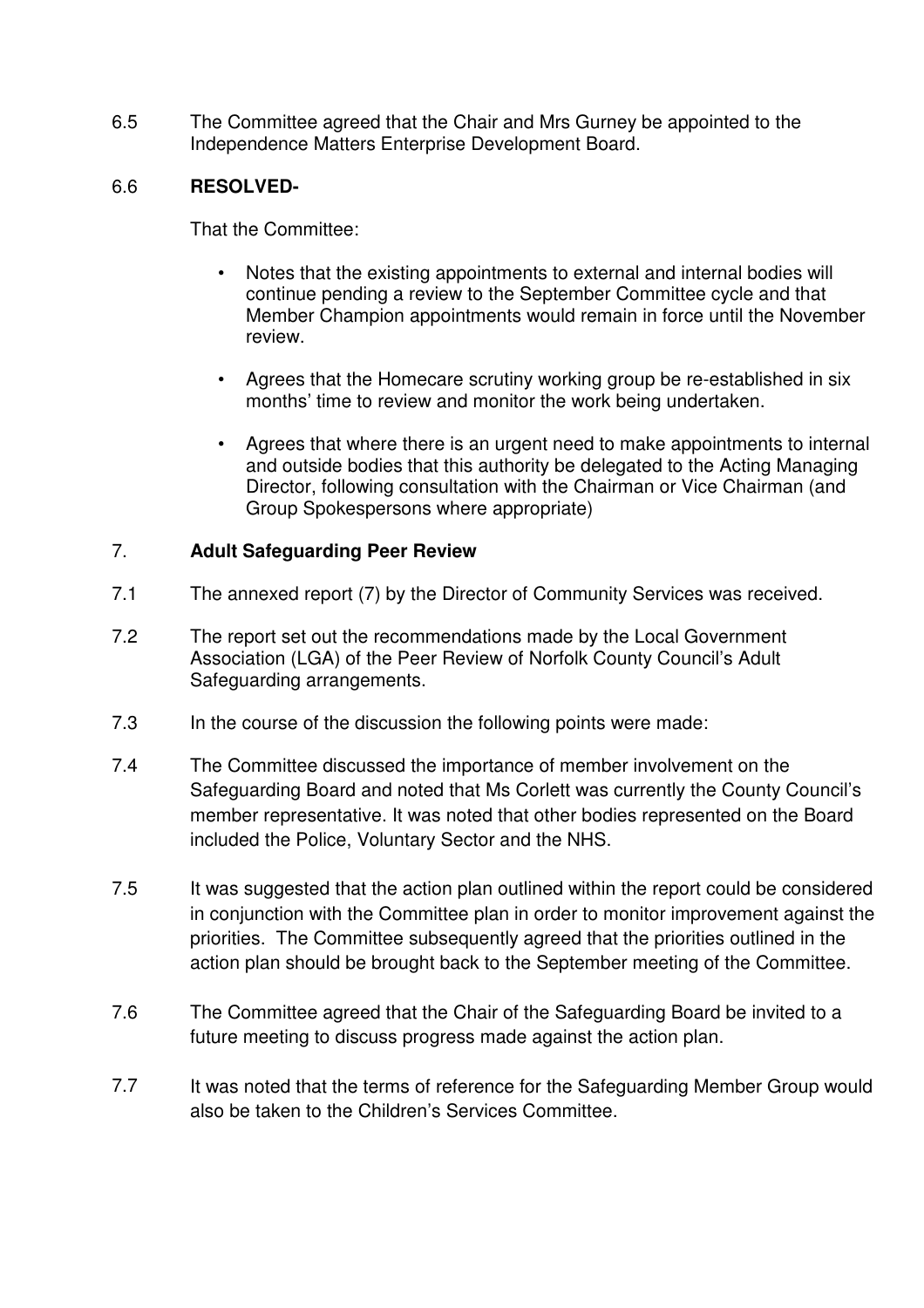# **RESOLVED:**

That the Committee:

- Endorses the findings of the Peer Review and agrees the action plan.
- Agrees that a report be brought to the September meeting updating members on progress against the action plan.
- Agrees that the Chair of the Safeguarding Board be invited to a future meeting to discuss progress made against the action plan.
- Requests that the Director of Community Services brings proposals for a joint Member group on Safeguarding with Children's Services to the next Adult Social Care Committee.

It was agreed to consider Item 9 on the agenda as the next item of business.

# 8 **Care Act – Adult Social Care**

- 8.1 The annexed report (9) by the Director of Community Services was received.
- 8.2 The Care Act consolidates existing legislation for adult social care in England into a single framework and introduces reforms to the way care and support will be accessed and funded in future. The Committee considered the report which outlined the actions being taken to prepare for the Care Act.
- 8.3 In the course of the discussion the following points were made:
- 8.4 The Committee noted that a local government briefing would be held in Newmarket on 10<sup>th</sup> July to update members on the Care Act. The Chair, Vice Chair and four Group Spokespersons would attend the event. The remaining two places would be allocated to the Conservative Group.
- 8.5 The Committee discussed the importance of members being updated on the implementation of the Care Act and agreed that there should be regular updates to the Committee.

# 8.6 **RESOLVED**

8.7 The Committee noted the actions being taken to prepare for the implementation of the Care Act and agreed that there be regular updates to the Committee.

# 9. **Winterbourne Investigation – Actions Taken in Response**

- 9.1 The annexed report (10) by the Director of Community Services was received.
- 9.2 The Committee received the report which updated members on the progress that